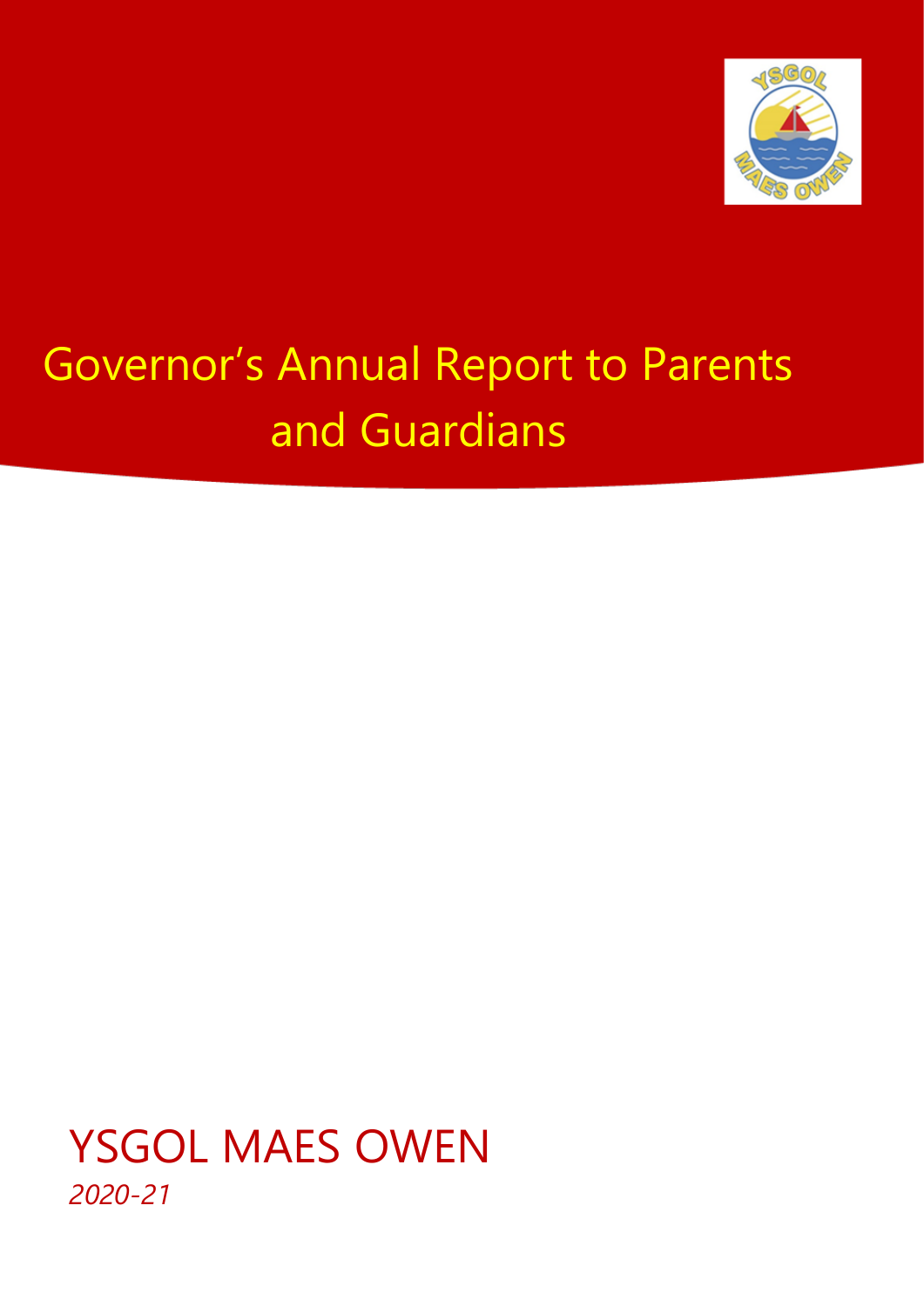## **Contents**

| Introduction - A letter from the Chair of the Governing Body | 3  |
|--------------------------------------------------------------|----|
| The Governing Body                                           | 4  |
| Organisation of the Governing Body                           | 5  |
| Finances                                                     | 8  |
| <b>School Improvement Priorities</b>                         | 9  |
| Performance Data                                             | 10 |
| Attendance Data                                              | 10 |
| <b>Curriculum Developments</b>                               | 10 |
| Classes and Curriculum Organisation                          | 11 |
| <b>Daily Session Times</b>                                   | 11 |
| Welsh language Developments                                  | 12 |
| <b>School Language Category</b>                              | 12 |
| <b>Healthy Eating Developments</b>                           | 12 |
| Nurture and Emotional Support                                | 12 |
| <b>Toilet Provision</b>                                      | 13 |
| <b>Equal Opportunities</b>                                   | 13 |
| <b>Pupils with Disabilities</b>                              | 13 |
| Sports and Extra-Curricular Activities                       | 13 |
| <b>Community Links</b>                                       | 14 |
| Destination of School Leavers                                | 14 |
| <b>Term Dates</b>                                            | 15 |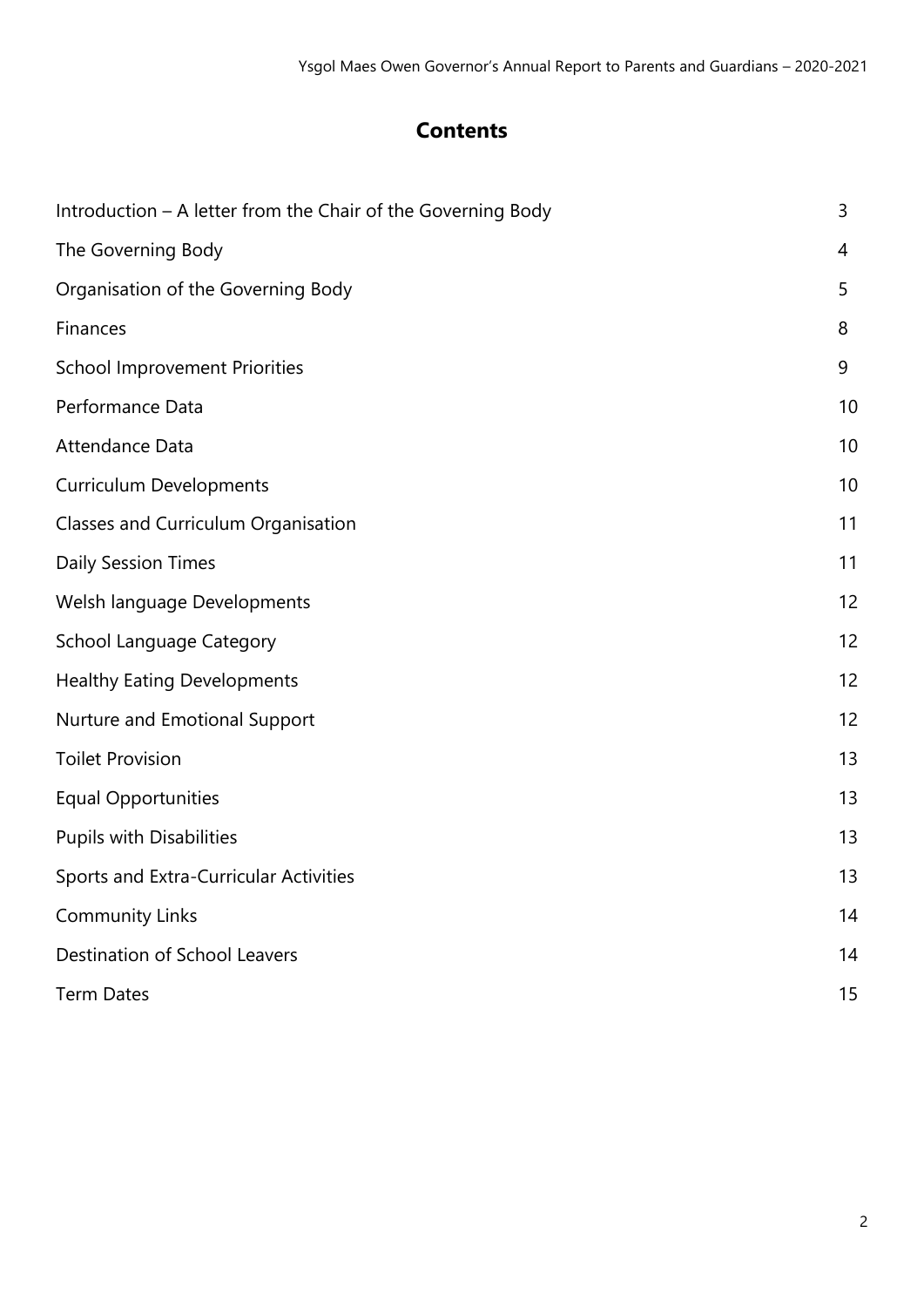## **A Letter from the Chair of the Governing Body**

Dear Parents and Guardians,

#### *Welcome to Ysgol Maes Owen's Annual Report to Parents 2020-21*

This report sets out the challenges and achievements we have delivered during the year.

We currently find ourselves in the midst of unprecedented times in relation to the Coronavirus COVID-19 Pandemic. Due to this, similar to last year, the Report will be a little different, containing all the information that we are able to provide you with. You will see that the Report contains lots of positivity – something that we should all focus on during these times!

Once again, this has been a successful year for our school family and we are proud of the way in which the staff, pupils, parents, governors and the local community have worked together to ensure that every child at Ysgol Maes Owen can **aim to learn and learn to succeed.** The Governors and I are honoured to have played a part in this years' successes.

We have worked closely with our Headteacher and Senior Leadership Team to ensure that standards continue to improve and that our pupils are offered a broad and balanced educational experience. It is an exciting time of change for schools throughout Wales as we make changes as part of the Curriculum and Additional Learning Needs (ALN) journey. Your children have worked incredibly hard this year alongside school staff to create a whole-school Curriculum that encourages learning outdoors as well as hand-on, experiential activities. One particular highlight has been the way that the children, supported by school staff, have started to transform the school gardens at the bottom of the school field. These changes ensure that all children are able to access the learning and are having fun…what school life is all about! My personal thanks to all school staff and you as parents and guardians for doing your very best to keep Ysgol Maes Owen children safe and learning during Lockdown and the reopening of our school.

We have also worked together as a school family to nurture and care for the needs of all pupils as they develop and grow. The school continues to collaborate with outside agencies and partners to ensure that our children and their families are guided, cared for and can develop socially and emotionally.

As always, **we appreciate your support** and I know that you share our quest to ensure our school is an "excellent" school. I hope you find this report informative and useful.

Wishing you, your friends and families health and safety during these current unprecedented times.

Diolch o galon,

**Mr Anthony Hill** *Chair of the Governing Body*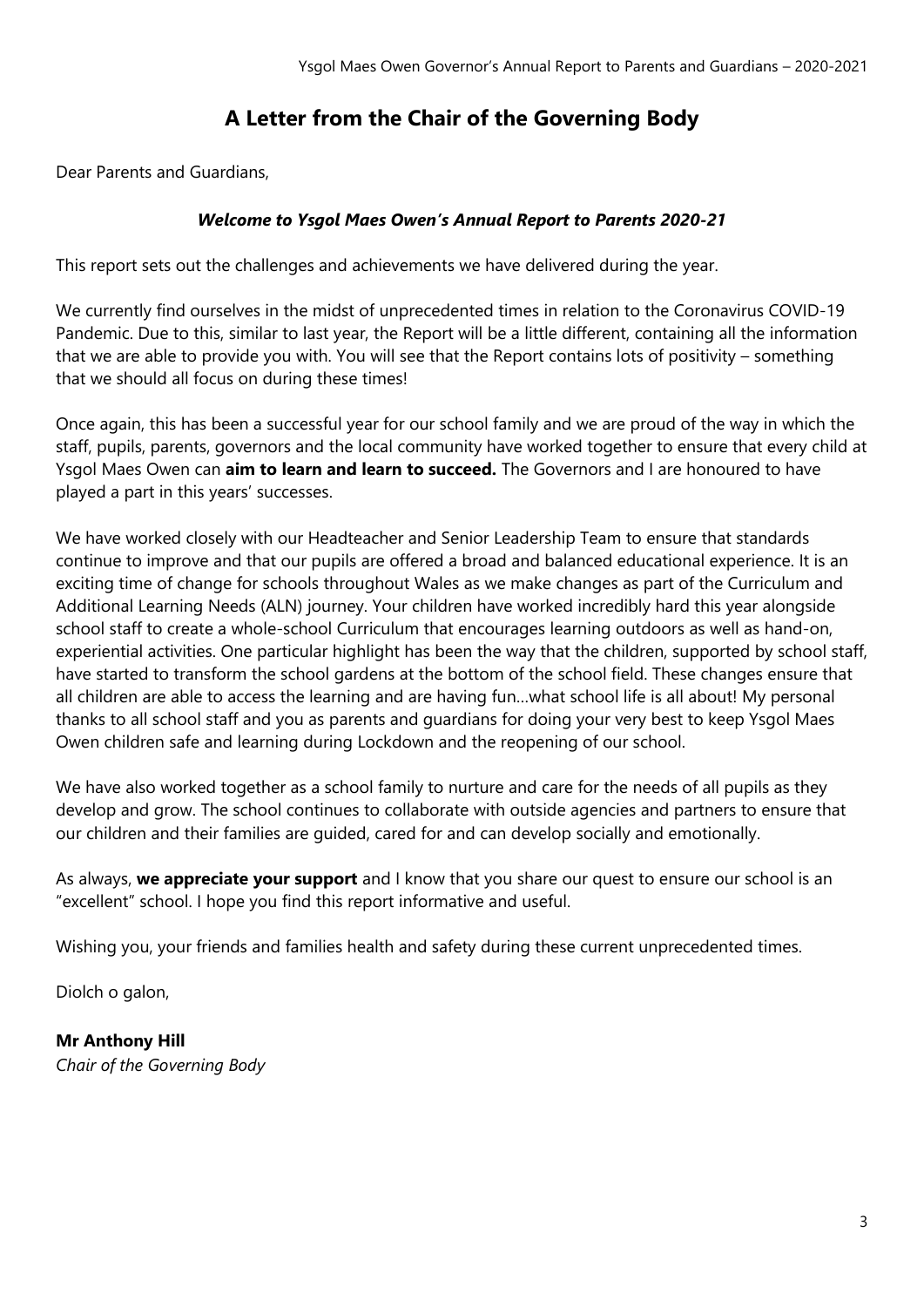## **The Governing Body**

| <b>Local Authority Representatives</b> |                           |                             |
|----------------------------------------|---------------------------|-----------------------------|
|                                        | James Curran              | (May 2020)                  |
|                                        | Cllr Geoff Corry          | (June 2021)                 |
|                                        | <b>Cllr Michael Smith</b> | (June 2021)                 |
| <b>Minor Authority Representative</b>  |                           |                             |
|                                        | <b>Cllr Morris Jones</b>  | (Sept 2021)                 |
| <b>Parent Representatives</b>          |                           |                             |
|                                        | Lisa Jilge                | (Dec 2022)                  |
|                                        | Philippa Culshaw-Roberts  | (Dec 2023)                  |
|                                        | Kay Redhead               | (Feb 2022)                  |
|                                        | Geoffrey Barnett          | (Dec 2023)                  |
| <b>Community Representatives</b>       |                           |                             |
|                                        | Anthony Hill              | (Nov 2021)                  |
|                                        | Mariette Roberts          | (Mar 2024)                  |
|                                        | Joanne Matthews           | (Dec 2021)                  |
| <b>Head Teacher</b>                    |                           | <b>Catrin Foulkes</b>       |
| <b>Teaching Staff Representative</b>   |                           | Sian Wilkinson (April 2023) |
| Non-teaching Staff Representative      |                           | Annette Stanley (Dec 2023)  |
| <b>Chair of Governors:</b>             | Anthony Hill              |                             |
|                                        | 8, Crugan Avenue,         |                             |
|                                        | Kinmel Bay                |                             |
|                                        | <b>LL18 5DG</b>           |                             |
| Clerk to the Governors:                | Vicki Lumsden             |                             |
|                                        | 27, Bryn Avenue           |                             |

#### **Changes to the Governing Body during the academic year 2020-21**

Kinmel Bay LL18 5BH

Cllr Geoff Corry and Cllr Michael Smith remained in their roles as Local Authority Representatives from June 2021. Lisa Jilge stepped down as Parent Governor during the year and Alex Craig was elected.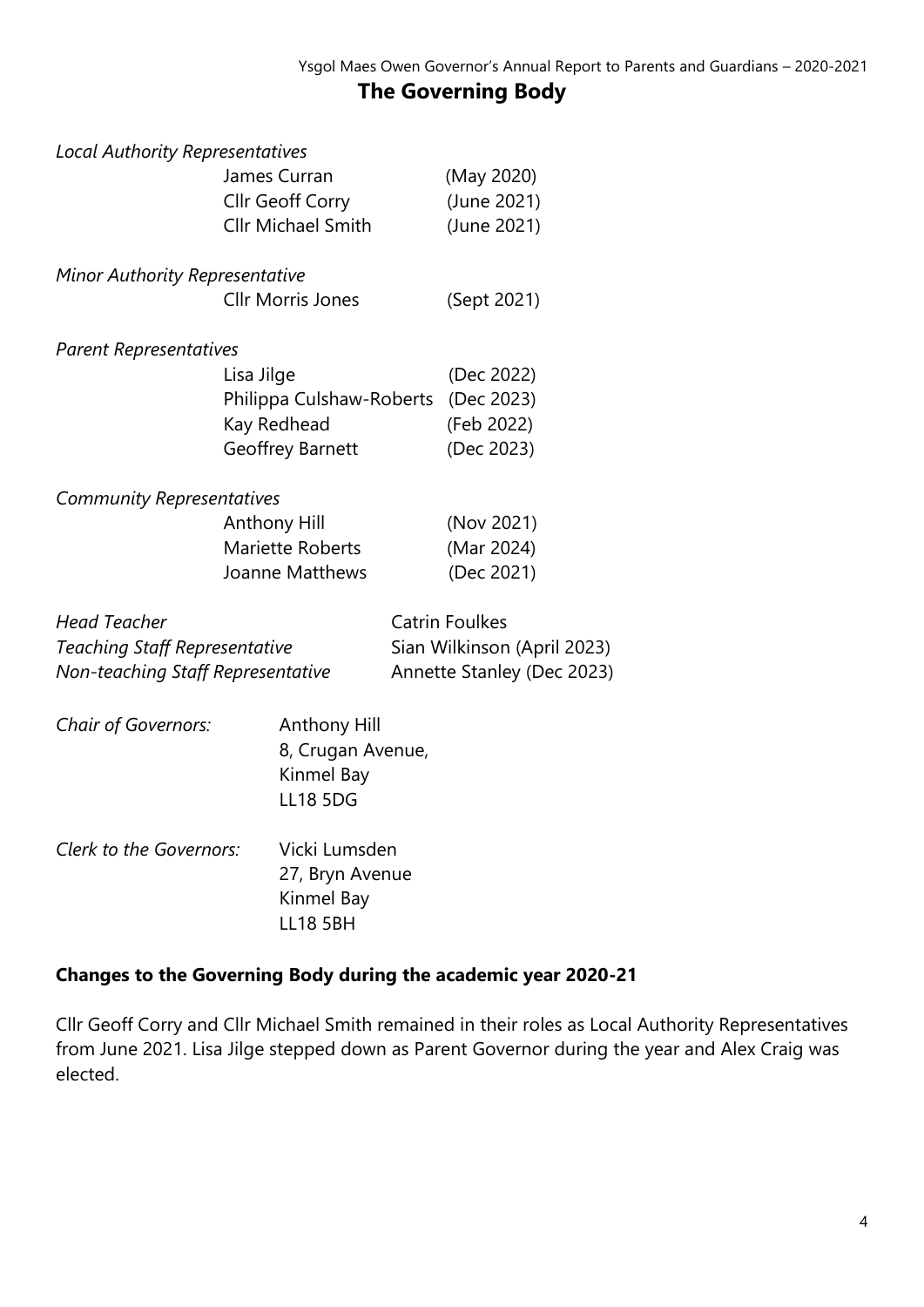#### **Parent Governor Elections**

The next election of parent Governors is due to take place February 2022. Information will be circulated from school regarding this vacancy. If any parent Governor(s) resign, arrangements will be made for an election to be undertaken at the appropriate time.

## **Organisation of the Governing Body**

#### **Statutory Committees**

*Staff Disciplinary & Dismissal Committee*

- To determine all matters relating to staff discipline and dismissals at the school
- To meet as and when required

*Disciplinary & Dismissal Appeals*

- To determine any appeals arising from the determination of matters relating to staff discipline and dismissals at the school
- To meet as and when required

*Pupil Discipline & Exclusions Committee*

- To determine all matters relating to pupil discipline and exclusions at the school
- To meet as and when required

#### **Non-Statutory Committees**

#### *Curriculum and Staffing Committee*

 To consider all matters in relation to curriculum, staffing and pastoral support issues *Non-Curriculum Committee*

 To consider issues in relation to finance, health and safety and building maintenance issues *Complaints Committee*

- To deal with complaints against the school that cannot be resolved by the Headteacher
- To meet as and when required

*Pay Review Committee*

 To review the pay of each member of staff, award increments as appropriate and advise them of the outcome, in accordance with the school's procedure

#### *Pay Review Appeals Committee*

 To consider any appeals in respect of staff pay in accordance with the school's procedure *Grievance Committee*

 To consider and make decisions relating to staff grievances received, in accordance with the school's grievance procedure

*Grievance Appeals Committee*

 To consider any appeals in respect of staff grievances in accordance with the school's grievance procedure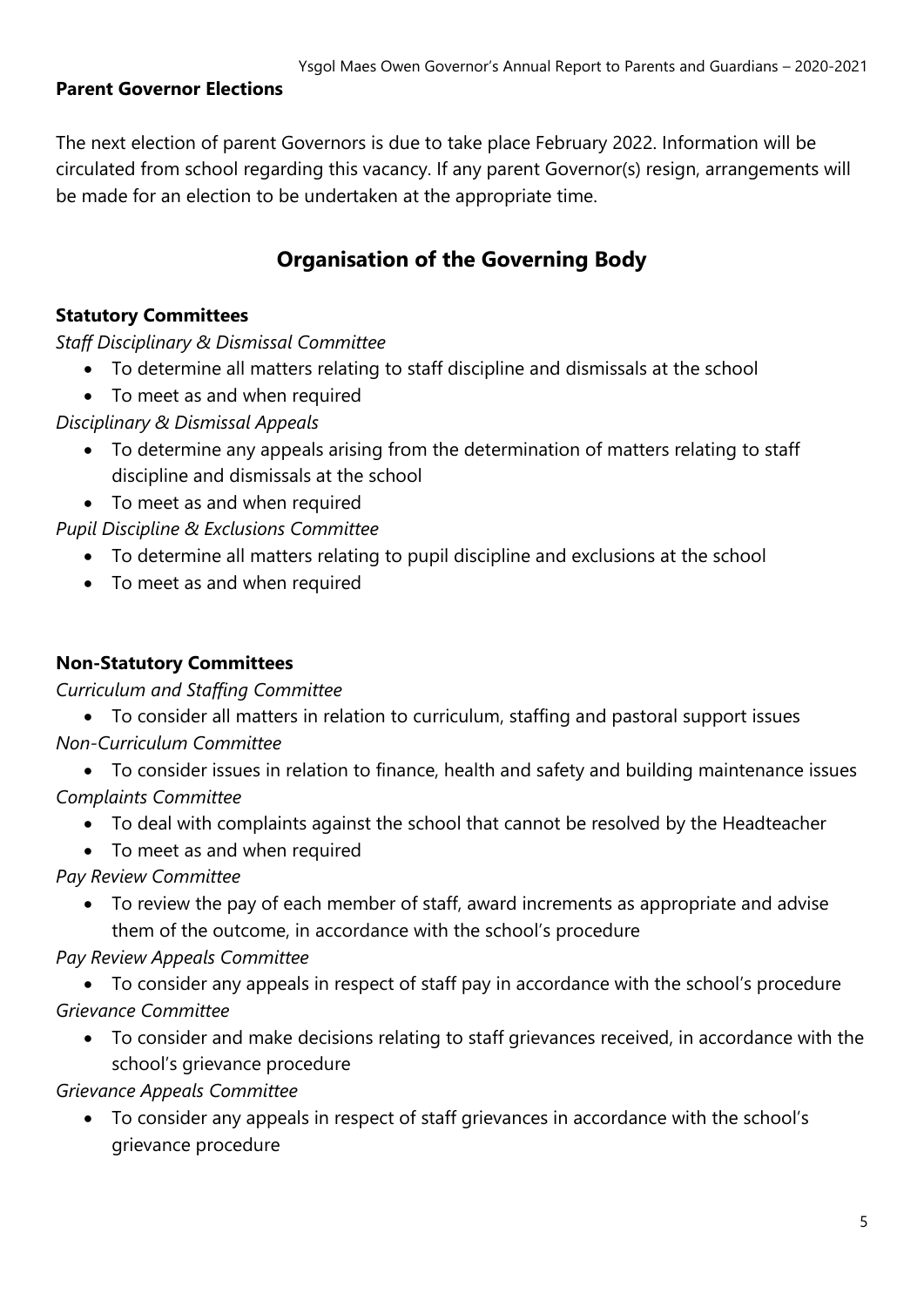#### **Panels**

We have the following Panels:

- Performance Management panel and Performance Management Appeals panel (Headteacher)
- Performance Management Appeals (Teachers)
- Selection Panel for Headteachers and Deputy Headteachers
- Headteacher Capability panel and Headteacher Capability Appeals panel
- Teacher Capability Appeals panel

#### **Appointed Governors**

We have a governor for Child Protection, Additional Learning Needs, Looked After Children and Young Carers. Other governors are appointed to International, Food & Fitness and Whistleblowing policies. All governors are "Link Governors" and they visit the school regularly to help monitor subject and school-wide areas.

#### **Governor Meetings and Business**

The Governing Body has met on 15 separate occasions since the last Annual Report to Parents and Guardians. These meetings were Full Governing Body meetings and the others were subcommittee meetings; curricular and non-curricular. The number of Full Governing Body Meetings was slightly higher once more in 2020/21 to ensure safe and efficient running of the school in response to the Coronavirus COVID-19 Pandemic.

Parents hold the right to raise a petition in support of holding a meeting. To do so, the parents of at least 10% of the school's registered pupils need to sign the petition. If it is a paper petition then a written signature must be given as well as the name and class of each child who is a registered pupil at the school. If the petition is electronic the 'signature' required is the typed name of the parent plus the name and class of each child who is a registered pupil at the school and the email address of each parent who 'signs' the electronic petition.

The meeting cannot be called to discuss such matters as the progress of individual pupils, or to make a complaint against a member of the school's staff or Governing Body. The petition should contain brief details of the matter(s) to be discussed, and the reasons for calling the meeting. This information should be clearly at the top of the petition, with parents' signatures appearing below. A maximum of three meetings can be held during the school year and there must be at least twenty five days left in the school year. No meetings were held during 2020-21.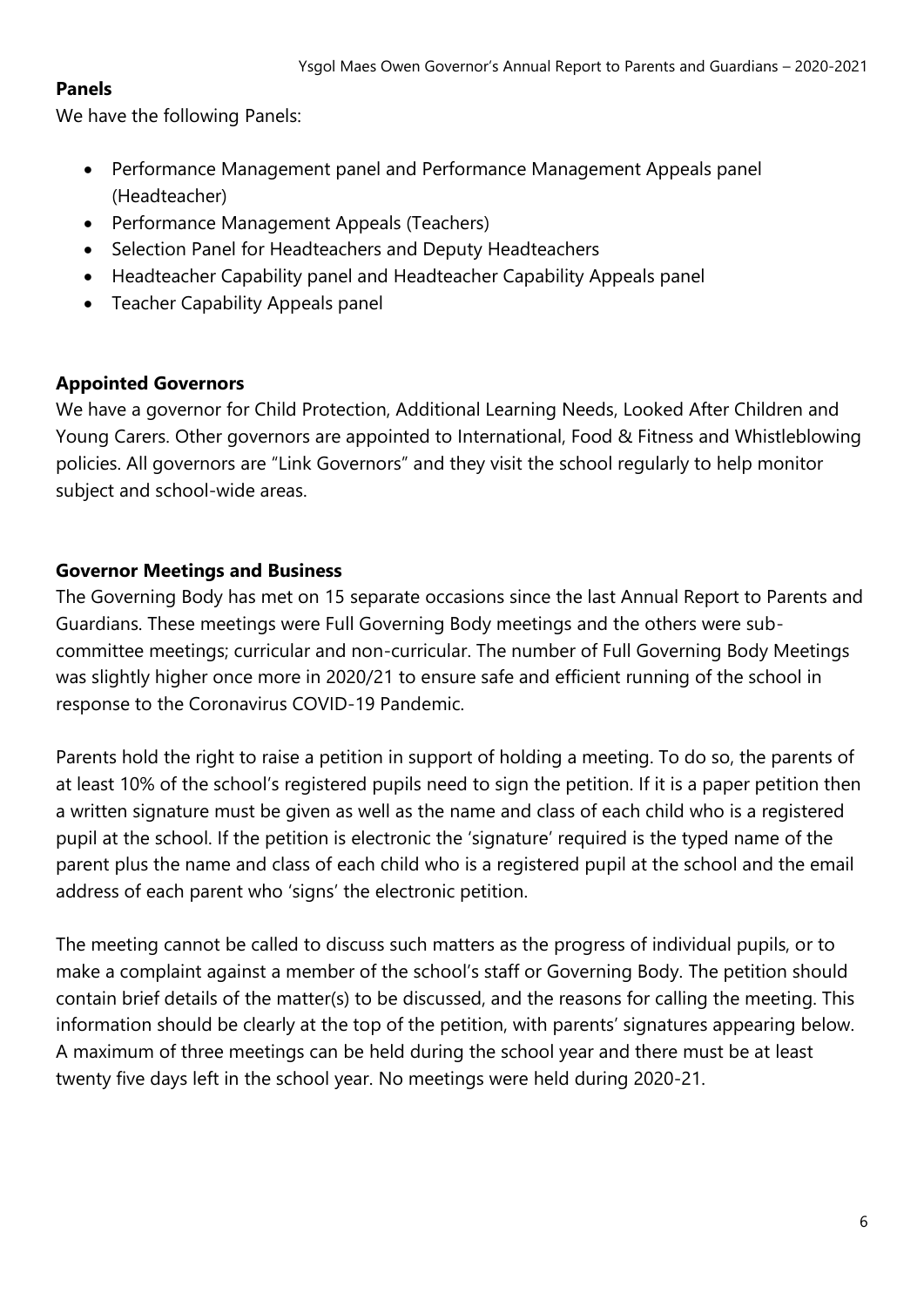#### **School Policies**

All school policies are revised and updated regularly. The policies are reviewed by members of the Governing Body with a member of the Senior Leadership Team as part of a 'Governor Policy Review Group'. This group meets at least termly. Policies are available on request from the School Office and key school polices can also be viewed on the school's website.

#### **Prospectus**

All Year 3 parents were provided with our school Prospectus early on in the school year and it is updated annually. There have been no significant changes since the last Governor's Report to Parents was circulated.

#### **Complaints Procedure**

A copy of our complaints policy is available upon request from the school office. The Governing Body have not received any official complaints from parents during 2020-21.

#### **The General Data Protection Regulation (GDPR)**

The GDPR is a piece of EU-wide legislation which will determine how people's personal data is processed and kept safe, and the legal rights individuals have in relation to their own data. 'Personal data' means information that can identify a living individual. The regulation applies to all schools from **25 May 2018**, and will apply even after the UK leaves the EU.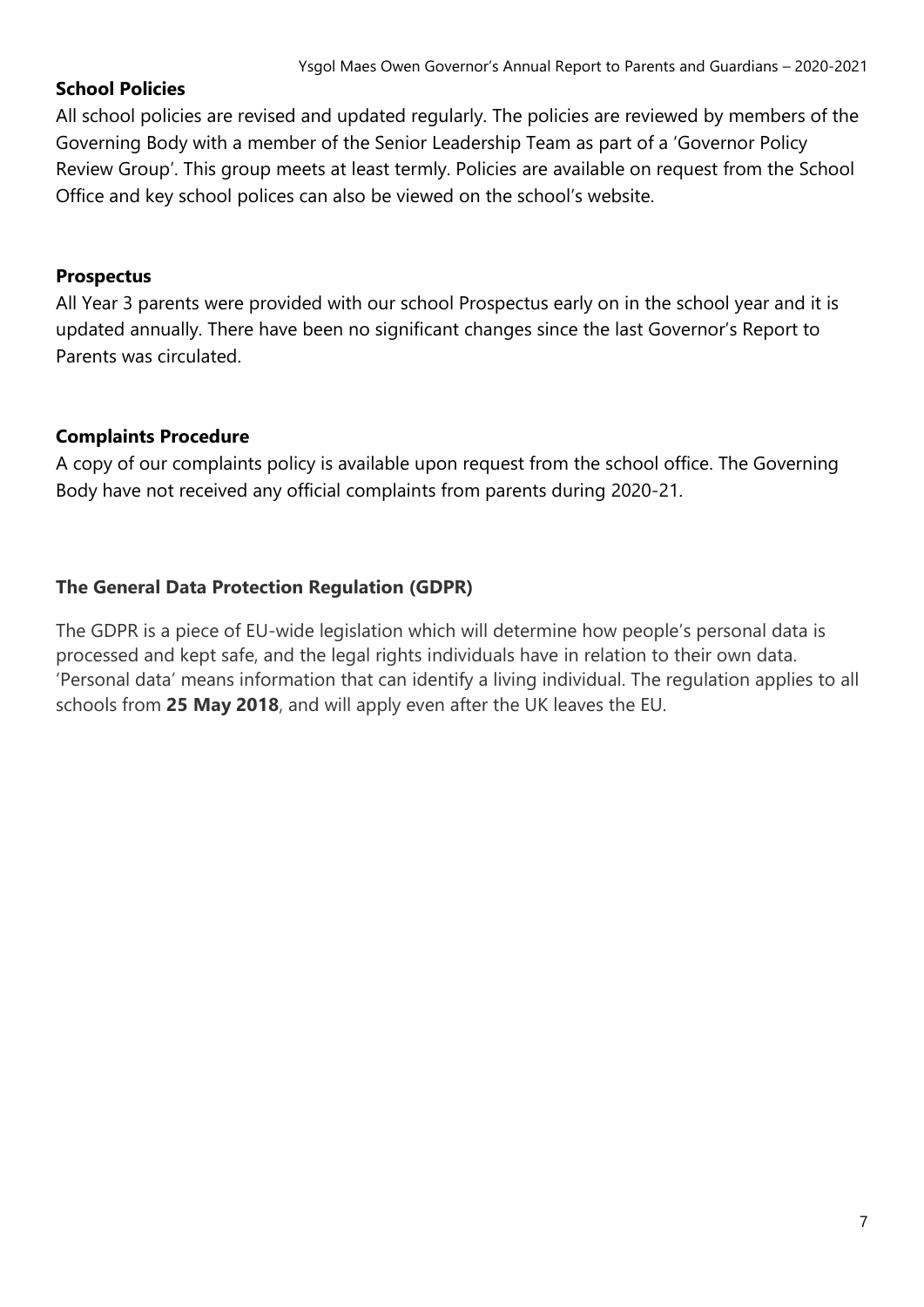#### **CYLLIDEB PRESENNOL ALLDRO A RHAGWELIR GWAHANIAETH A RHAGWELIR GWAHANIAETH ADRODDIAD DWETHAF** *Budget Heading CURRENT BUDGET PROJECTED OUTTURN PROJECTED VARIANCE VARIANCE PREVIOUS REPORT* **Teaching Staff**  $\begin{array}{|c|c|c|c|c|} \hline \text{598,406} & 600,126 & -1,720 \hline \end{array}$ **Supply Teachers** | 30,212 | 25,584 4,628 2,491 **Support Staff** 152,845 149,497 3,348 3,348 **Supply-Non Teaching** 1,000 159 841 841 **Staffing Costs-Other 1,610 3,846 -2,236 -2,080 -2,080 Premises** 1962 **Transport** 1,695 805 430 **Supplies and Services** 62,996 47,028 15,968 8274 **Third party Payments** 144,403 144,696 -293 **Income** -19,290 -78,255 15,476 11,465

#### **Finances**

| <b>UNALLOCATED</b> |  |        |      |
|--------------------|--|--------|------|
| <b>FUNDING</b>     |  | 78,375 | .808 |

| <b>AMCANGYFRIF</b><br><b>ARBEDION</b><br>2020-21<br><b>ESTIMATED</b><br><b>CARRYOVER</b> | O   |     |
|------------------------------------------------------------------------------------------|-----|-----|
| Canran                                                                                   |     |     |
| Arbedion /<br>Percentage                                                                 |     |     |
| <b>Carryover</b>                                                                         | 11% | 10% |

The Budget Allocation for the school for April 2020 – March 2021 was £950248 The Budget Allocation for the school for April 2021 – March 2022 was ££1, 023, 715

At the end of the financial year, the carryover stood at 11% (£117, 285). The amount required to balance the budget was £0 this year. A spending plan has been submitted to the Local Authority to account for the additional £69, 773 which exceeds the £50, 000 permitted amount.

The Pupil Development Grant (PDG) allocated to the school for April 2020 – March 2021 was £90, 850 and for April – 2021 to March 2022 was £79, 350 . The Education Improvement Grant (EIG) allocated for 2020 – 2021 was £10, 481 and for 2021 – 2022 is £10, 541. The spending plan for these grants, as agreed by the Governing Body, is focused on literacy, numeracy and general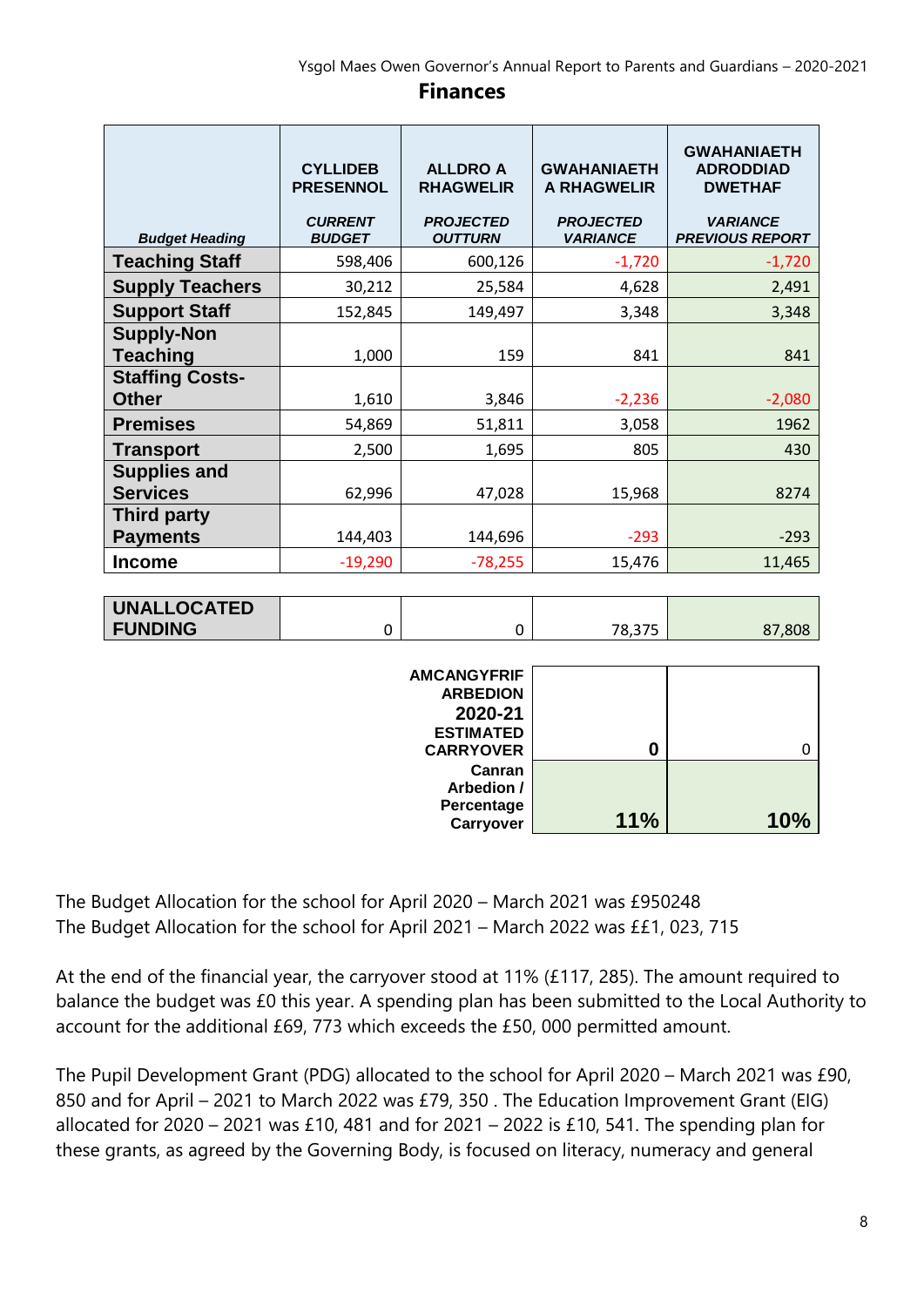Ysgol Maes Owen Governor's Annual Report to Parents and Guardians – 2020-2021 school improvement. The Professional Learning Grant allocation for 2021 – 2022 is £5, 235. All spending plans are written to adhere to the supplementary guidance for each Grant.

School Fund balance towards the end of the 2020 – 2021 financial year was £13758.14. Examples of income and expenditure:

Paid in - 2 x cheques from Town Council (£800 + £1,000) Paid out - Postage for work packs, laptop adapters, skip hire, face masks, coffee machine, Christmas Christingles and tea lights, gardening. Total approx. £650.00. No cheques to clear

The PTA funds towards the end of the 2020 – 2021 financial year were approximately £13,500.

## **School Improvement Priorities**

#### **Evaluation of School Improvement Priorities for 2020 – 2021:**

**PRIORITY 1 : Develop aspects of wellbeing throughout the school as pupils and staff return to school from lockdown -** *achieved in full*

**PRIORITY 2 : Develop the use of Blended Learning throughout the school to maintain and raise standards of teaching and learning in order to enable for each pupil to catch up and reach their full potential –** *achieved in full*

**PRIORITY 3: Implement aspects of the Curriculum for Wales AoLE –** *achieved in full. A Priority will be included for 2021 – 2022 in relation to the Curriculum for Wales.*

**PRIORITY 4:** *– CLUSTER SHARED PRIORITY- Heavily linked with all other Priorities above -* **Improve Pedagogy in line with the 12 Pedagogical Principles by further developing Authentic Contexts for Learning and Learner Wellbeing** *– achieved as far as possible due to COVID-19 changes throughout the year. This will be amended as a Cluster and carried through to 2021 – 2022.*

#### **The Governors' Role in monitoring, reviewing and updating the School Improvement Plan (SIP)**

The school's monitoring system ensures that governors' knowledge of the school's performance is thorough. Classroom visits enable them to reach a judgement on pupils' standards of work and attainment and to challenge and question leaders on the school's performance. The Governing Body's members are involved in SIP monitoring activities. They identify the school's strengths and areas for improvement successfully.

There are several governor visits each term, including accompanying on trips and helping out with activities. The governors have a good knowledge of the school through these visits. Due to COVID-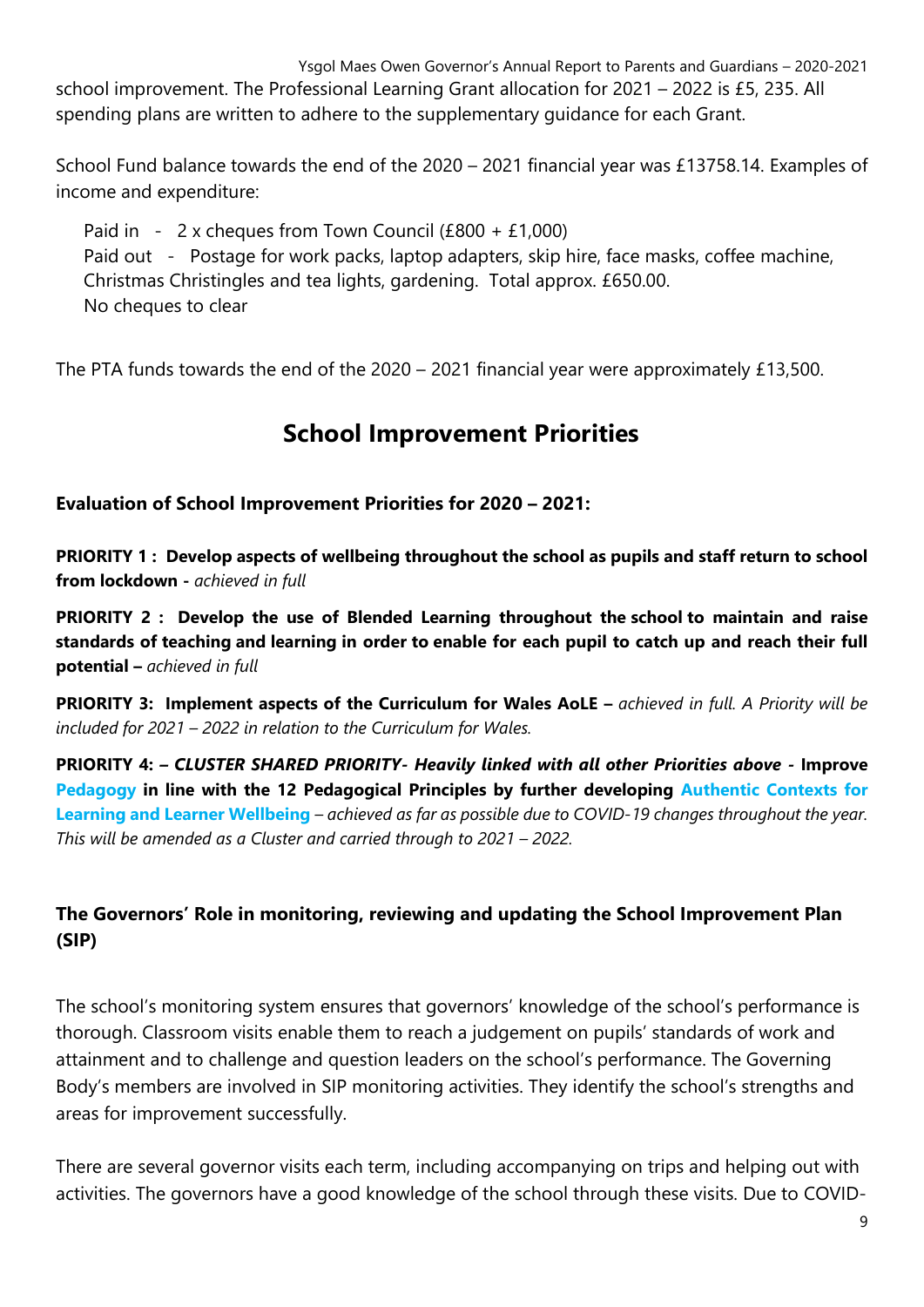19 restrictions, the Headteacher and other members of the SLT have reported to Governors on standards this year. On-site visits will resume once restrictions allow it. Curriculum Leaders have also started to email their Link Governor their subject Action Plans and subject monitoring forms.

#### **Performance Data**

#### *\*\*NO PERFORMANCE DATA AVAILABLE FOR ANY SCHOOL IN WALES DUE TO LOCKDOWN/COVID-19\*\**

## **Learner Progress – End of Foundation Phase to End of Key Stage Two**

**Learner progress –** how much progress a learner makes from their starting point. As we are a Junior school, one of the main measures we use is the number of National Curriculum Levels gained between the end of Foundation Phase and the end of Year 6. The 'expected' gain is two levels.

#### *\*\*NO LEARNER PROGRESS DATA AVAILABLE FOR ANY SCHOOL IN WALES DUE TO LOCKDOWN/COVID-19\*\**

## **Attendance Data**

#### *\*\*NOT NECESSARY TO REPORT ON ATTENDANCE DATA DUE TO LOCKDOWN/COVID-19\*\**

### **Curriculum Developments**

The school has continued to adapt planning so that key skills in numeracy, literacy and ICT are seen throughout the curriculum. Planning, teaching and learning experiences have been altered to incorporate the Digital Competency Framework. Despite the obvious challenges this year, the school has continued to make exceptional progress towards the implementation of the New Curriculum. Our thematic approach to Curriculum Planning enables learning to take place both in and outdoors as well as learners benefitting from an experiential and hands-on approach.

## **Distance Learning – Lockdown and periods of Isolation**

- In line with Welsh Government repurposing of schools, we continued to act as a Childcare provider, for pupils of key workers to attend.
- All our staff have developed a good understanding of what effective distance learning should look like and have had to adapt their plans accordingly in order to ensure the best experiences for our pupils.
- All our staff have collaborated either within the school or across schools to develop a consistent distance learning approach and planned a variety of models (based on research) that suit the local needs of our pupils.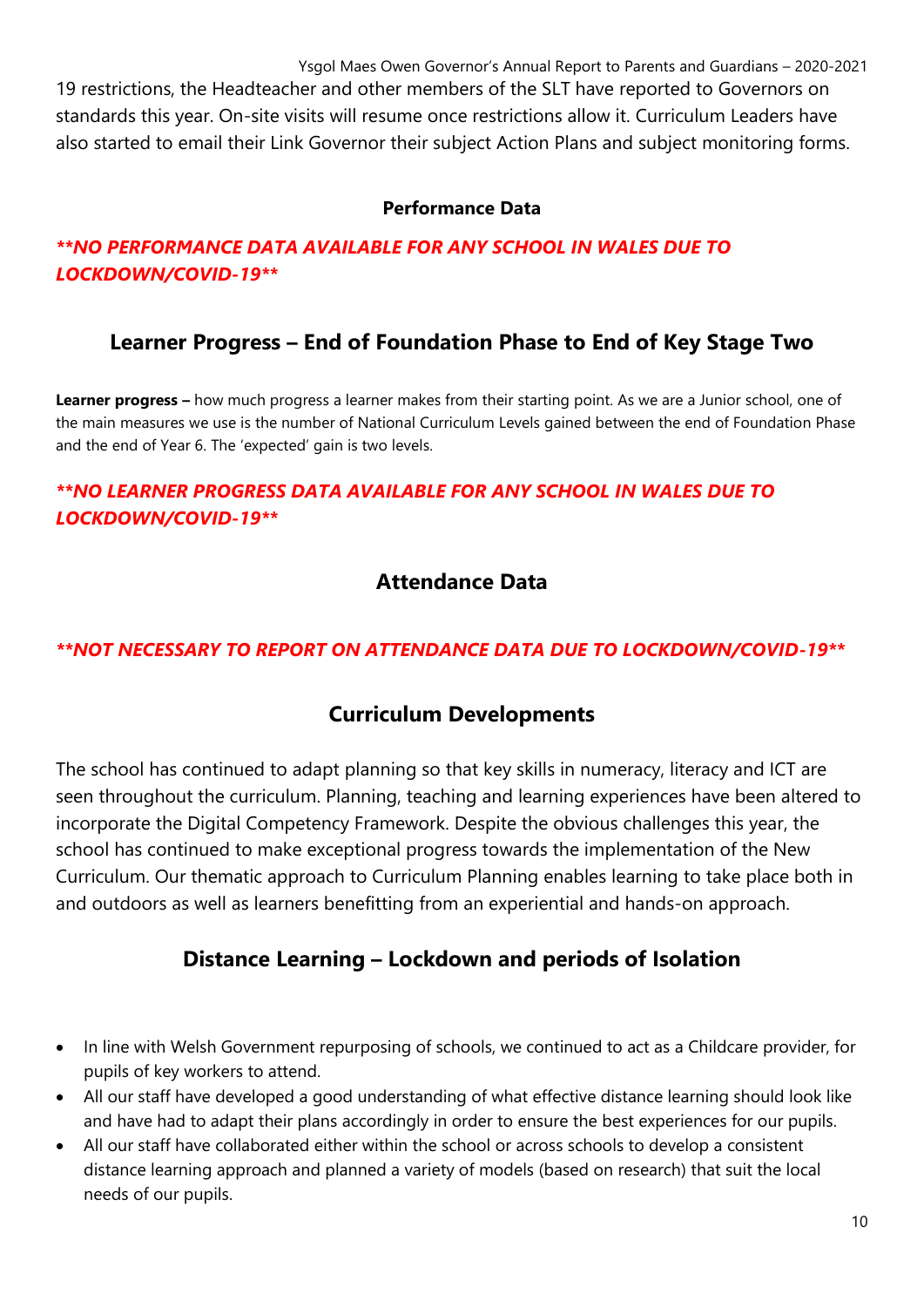- All our staff have been upskilled to ensure that they make the health and wellbeing of all our pupils a priority.
- We have used a variety of staff to develop and strengthen connections between the school and the home and as part of this have developed a tiered approach for regular contact with all learners. This has been through phone calls to parents, phone calls to pupils and also individual responses when needed e.g. paper work packs and letters.
- Our Blended Learning approaches have been refined and improved in response to feedback from families, learners and staff.
- The school has developed clear protocols with all staff to ensure regular engagement with all learners and follow up those who find it harder to engage through phone calls to check on wellbeing.
- Partnerships between the school and the local authority services (e.g. EAL, social workers) have strengthened to ensure the wellbeing of our more vulnerable children.
- All our staff have shown resilience and flexibility in their ability to react in a very short time to the environment within which they are now working and the experiences the pupils have received from distance learning have been rich and varied.
- As a school we have worked with our families to minimise digital exclusion through providing devices where needed. This has ensured that the learning for our pupils has not suffered.
- As a school we have identified barriers and challenges with distance learning and worked hard to overcome these e.g. through upskilling our staff with digital learning, delivering paper copies of work or providing devices where needed.
- As a school we have identified what has worked well with us and why and shared this good practice amongst our team. E.g. regular staff discussions, clear guidelines for staff on work to set and a whole school approach to staff /learner engagement.

## **Organisation of Classes and the Curriculum**

There were 8 classes and one Resource Base (located in a classroom within the school). The 8 classes consist of four Year 3/4 classes and four Year 5/6 classes. The curriculum is taught by the designated class teacher and PPA cover teacher. Maths is usually streamed, however due to the necessary grouping of learners into 'bubbles', this has been differentiated and taught in the usual classes this year. Literacy, Numeracy and I.T. is planned for and taught across all curriculum areas. Welsh (as a second language) is taught each week as an individual lesson and then in other Curriculum areas. In addition pupils have daily "Helpwr Heddiw" sessions as well as being encouraged to use Welsh across the curriculum and around the school.

Pupils with ALN access withdrawal sessions for literacy. MAT learners are also challenged in lessons through explicit planning opportunities. Further opportunities for year 5/6 MAT learners are provided in conjunction with Ysgol Emrys Ap Iwan.

## **Daily session times**

We teach for a total of **24 hrs 20mins per week.** 9:05 am to 10.30 am; 10.45 am to 12.00 pm; 13.05 pm to 15.15 pm. There is a sheet entitled "The School Day" at the back of the 'School Session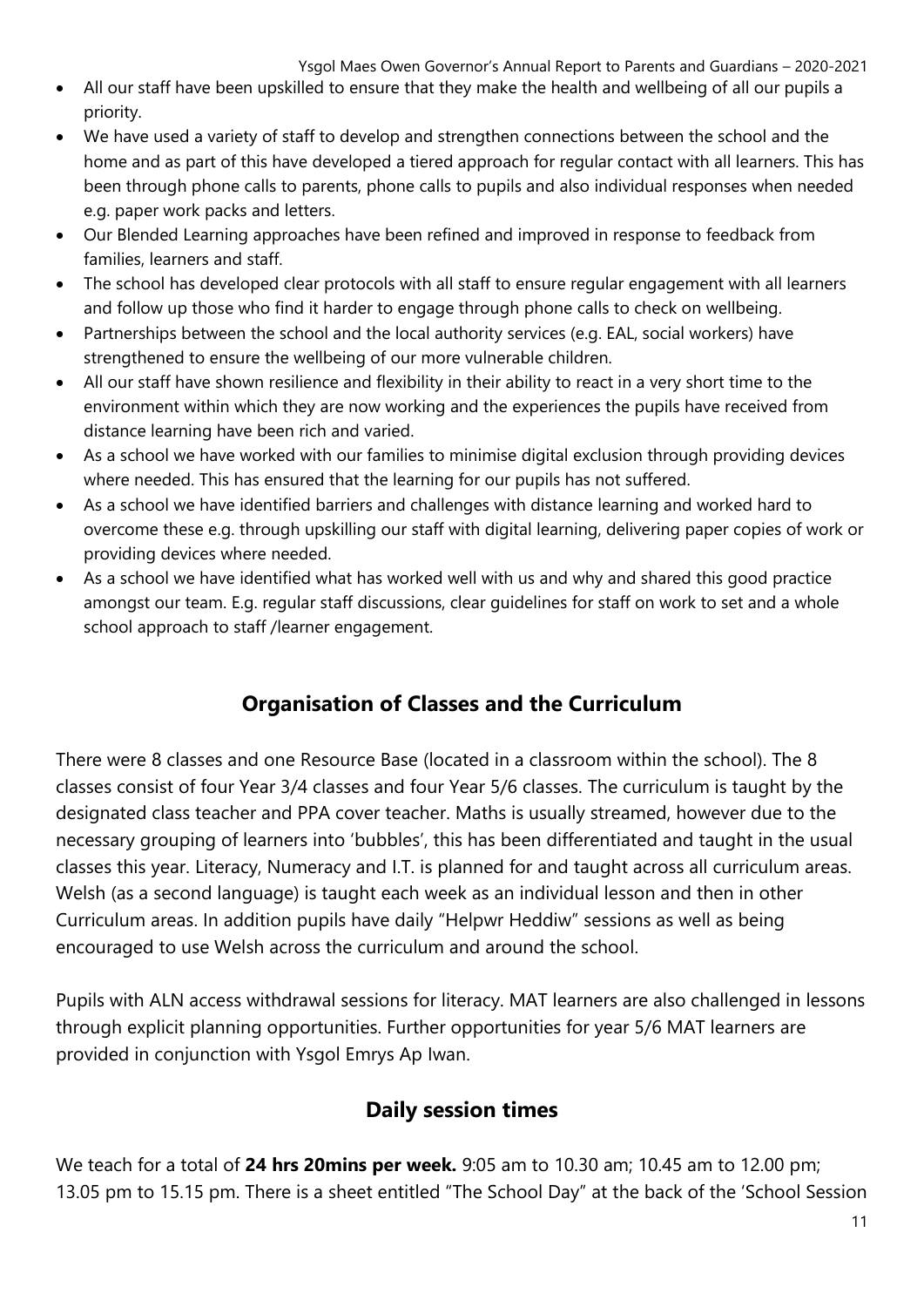Times' whole-school policy with a break-down of the school day. To minimize the footfall and crowding on the school yard, the whole of this academic year, a staggered start and finish has been in place.

## **Welsh Language Developments**

The teaching and learning of the Welsh language continues to be at the forefront of Curriculum planning across all lessons as suitable. The school has embraced the 'Campus Cymraeg', has achieved the Bronze Award and continues to work towards the Silver Award assessment.

## **School Language Category**

Maes Owen is a category 5 school in terms of Welsh Language provision. This means that the predominant language used in school is English, with less than 20% of curriculum sessions taught in Welsh. Currently, communication with parents is through the medium of English. In line with Welsh Government and county policies, we will be aiming to increase the percentage of curriculum sessions taught in Welsh to more than 20% and communication with parents should increasingly be bilingual. The normal expectation is that pupils will transfer to English medium secondary provision and continue to learn predominantly through the medium of English, learning Welsh as a second language. *The categorisation of School Languagae in relation to the Welsh Language is currently being amended and reviewed by the Welsh Government.*

## **Healthy Eating Developments**

*"There is no doubt that Ysgol Maes Owen has embedded the principles of the health promoting school into the everyday life and culture of the school." ~ Welsh Network of Healthy School Schemes NQA Report, November 2016*

We were delighted to be awarded the NQA Healthy Schools Award in November 2016. The assessors were complimentary about the care, support and guidance that the pupils receive and they spoke highly of our full commitment to Sex and Relationships Education.

We encourage children to drink water from bottles throughout the school day. Bottles for all Year 3 pupils are bought by the PTA. We have a fruit tuck shop that is run by Year 6 pupils. This is temporarily suspended due to Covid-19.

## **Nurture & Emotional Support**

The emotional wellbeing of the pupils is a key priority. The school's caring and nurturing ethos ensures that children's emotional well-being is carefully monitored and any issues dealt with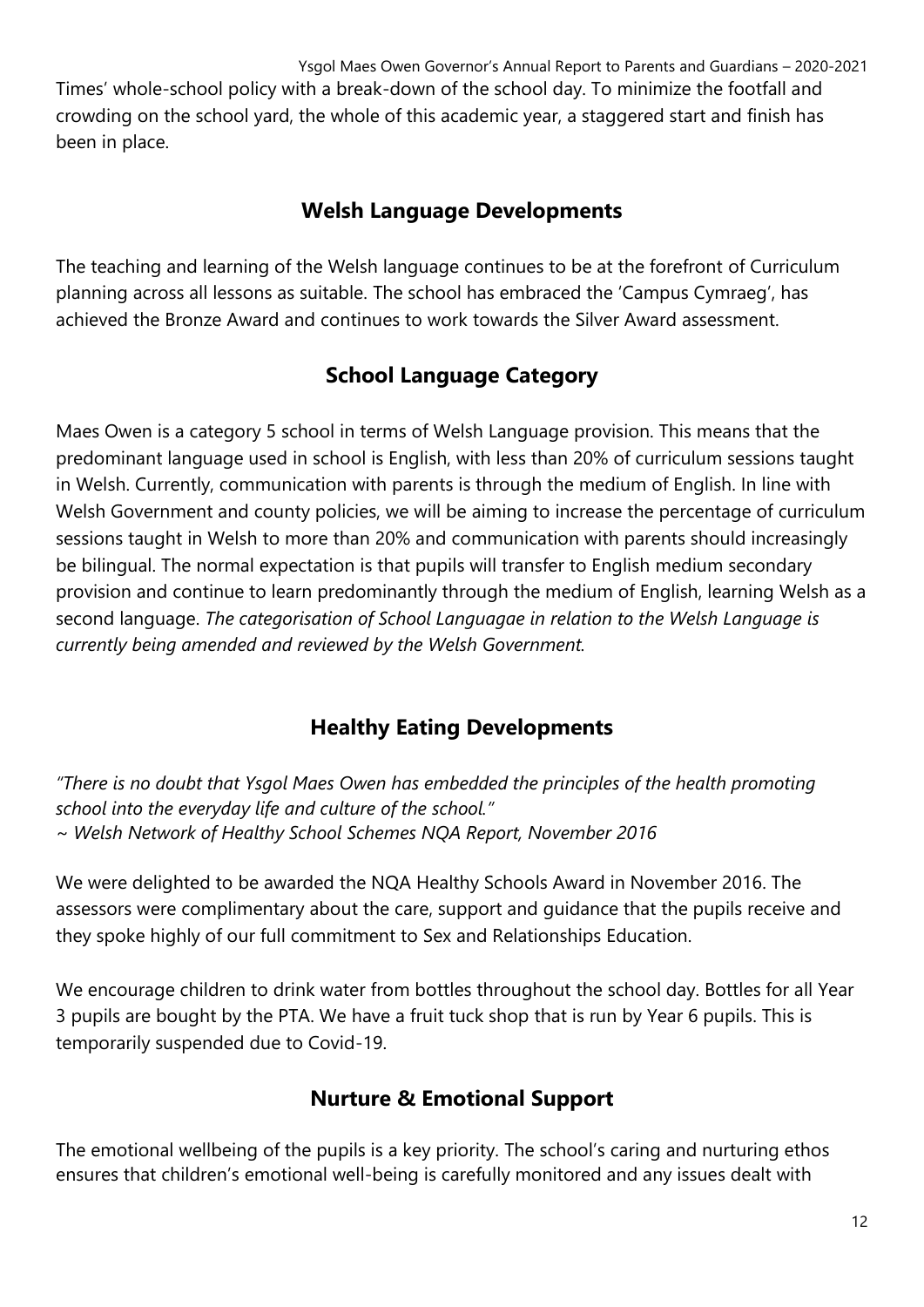Ysgol Maes Owen Governor's Annual Report to Parents and Guardians – 2020-2021 promptly. The school has close working relationships with the Behaviour Support service. A record of pupils to monitor is updated and shared with all staff, it also forms the basis of discussions with the county Inclusion and Behaviour Support Service.

Many extra-curricular groups meet that target emotional health and wellbeing, such as Confidence Club, Anger Management sessions, Social Skills groups, Unearthing and ELSA sessions. During the last few years, we have also ran a Year 6 transition club with pupils and their parents. Lubs will resume once COVID-19 measures allow.

Two named Teaching Assistants have also been working in a family liaison role to support families and make communication between home and school clearer.

## **Toilet Provision**

Pupils have use of a set of boys' and a set of girls' toilets. All toilets have been refurbished during the last five years. There are also two separate wheelchair accessible toilets. All toilets are cleaned on a daily basis and cleanliness checks are made during the day.

## **Equal Opportunities**

We strive to provide equal opportunities for all and have a Strategic Equality Plan in place.

## **Pupils with Disabilities**

At present we believe that we are meeting the needs of pupils with disabilities through a variety of strategies. If however a parent or guardian seeks admission for a child whose needs are more than we can provide for, we will do our utmost, in consultation with the Local Authority, to meet those needs wherever possible.

## **Sports and Extra-Curricular Activities**

We continue to offer and develop an excellent programme of physical education, sport and games to keep learners active and fit. Opportunities for play are have also developed significantly over the past few years with extra physical activities on offer at lunchtimes in various "zones". All TA's have been trained in Gemau Buarth/Welsh Yard Games and these run each morning break time. A TA has been running football sessions with pupils on a rota basis and giving weekly rewards. This has raised their self-esteem and reinforced good behaviour and team work.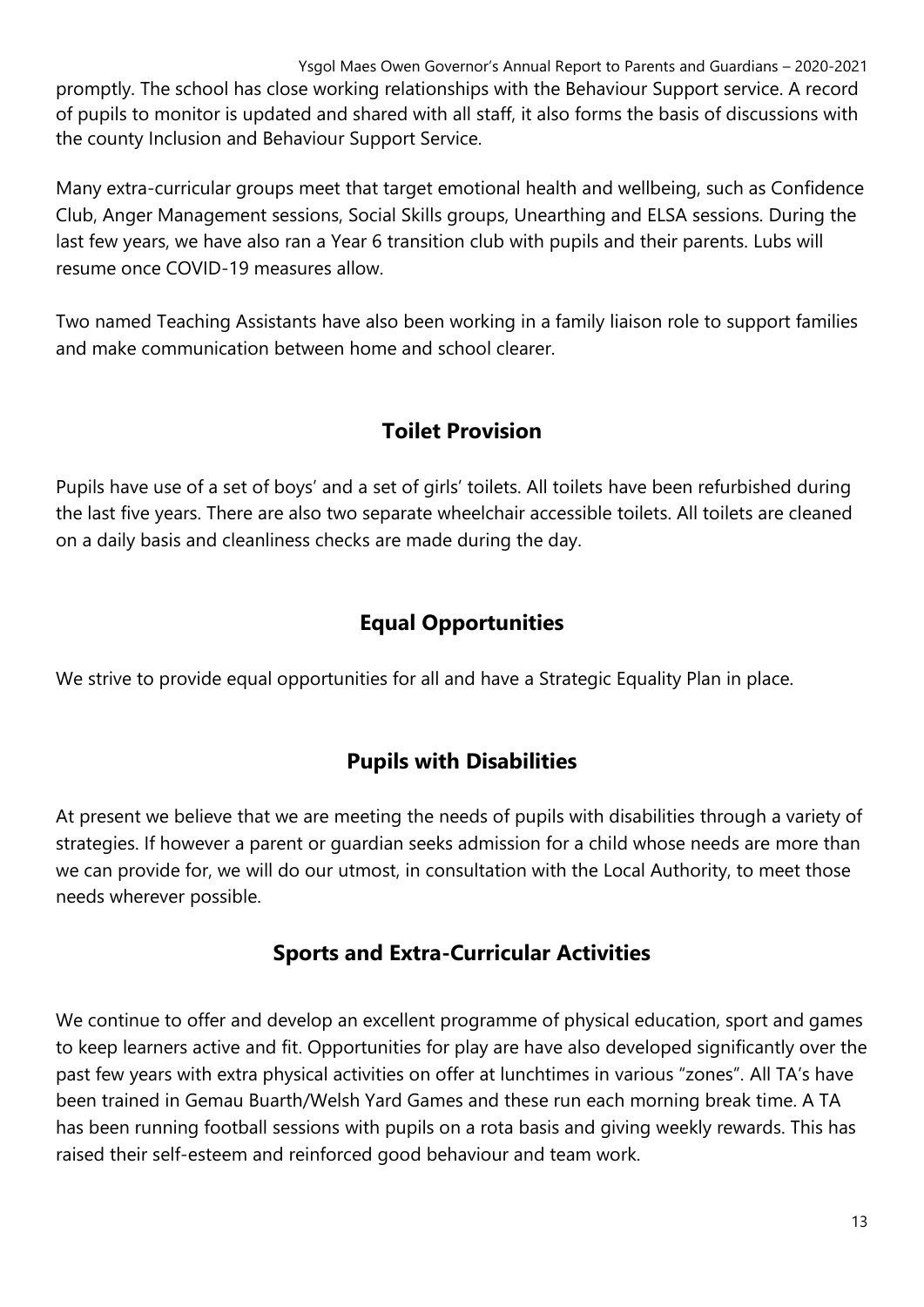Ysgol Maes Owen Governor's Annual Report to Parents and Guardians – 2020-2021 We have a trim-trail for use at break and lunchtimes as well as children enjoying ball games. Outside groups have also provided after school clubs, including transition clubs led by Ysgol Emrys Ap Iwan.

The Woodland trail is used during curricular lessons and also by our nurture groups. Beach School visits resumed during the Summer Term with a focus of literacy and/or numeracy. Pupils go on trips to enhance their learning.

Our School Council continues to make further links with our local community. The pupils have been involved this year more and more in decisions regarding whole school policies and teaching and learning.

Our Eco Council have been active in directing adults and children in school in improving their habits regarding recycling and generally looking after our school and grounds. They have continued to meet regularly and work hard to achieve the targets and priorities on their action plan.

## **Community Links**

As a school we have worked hard to develop the 'open door' policy and ethos. Our Nurture and Family Liaison TA works alongside teachers when parents and guardians have needed support. Members of the Senior Leadership Team have monthly Wellbeing Meetings with the School Nurse to discuss pupils who are of concern and whose families may need support.

School newsletter and planners inform families of forthcoming events as well as successes in the school. Copies are emailed to parents who are on a mailing list as well as being sent home with pupils. We have an active PTA Facebook site as well as a school Twitter feed. We also communicate via texting service when necessary. We have regular volunteers from the local community that help out in school. This will widen once COVID-19 guidance allows.

All parents/guardians were invited to a parents'/guardians' after the end of year reports were issued. This was carried out either over the telephone or via Google Classroom.

Ysgol Maes Owen PTA play an important part in the life of the school and raise money to enhance our children's education. Most events couldn't take place due to the Coronavirus COVID-19 Pandemic.

We have excellent links with both Ysgol Y Foryd and Emrys Ap Iwan and have worked hard to improve transition for our pupils. Our Infant to Junior transition has been highlighted as excellent practice and has been shared with numerous other schools across the Conwy.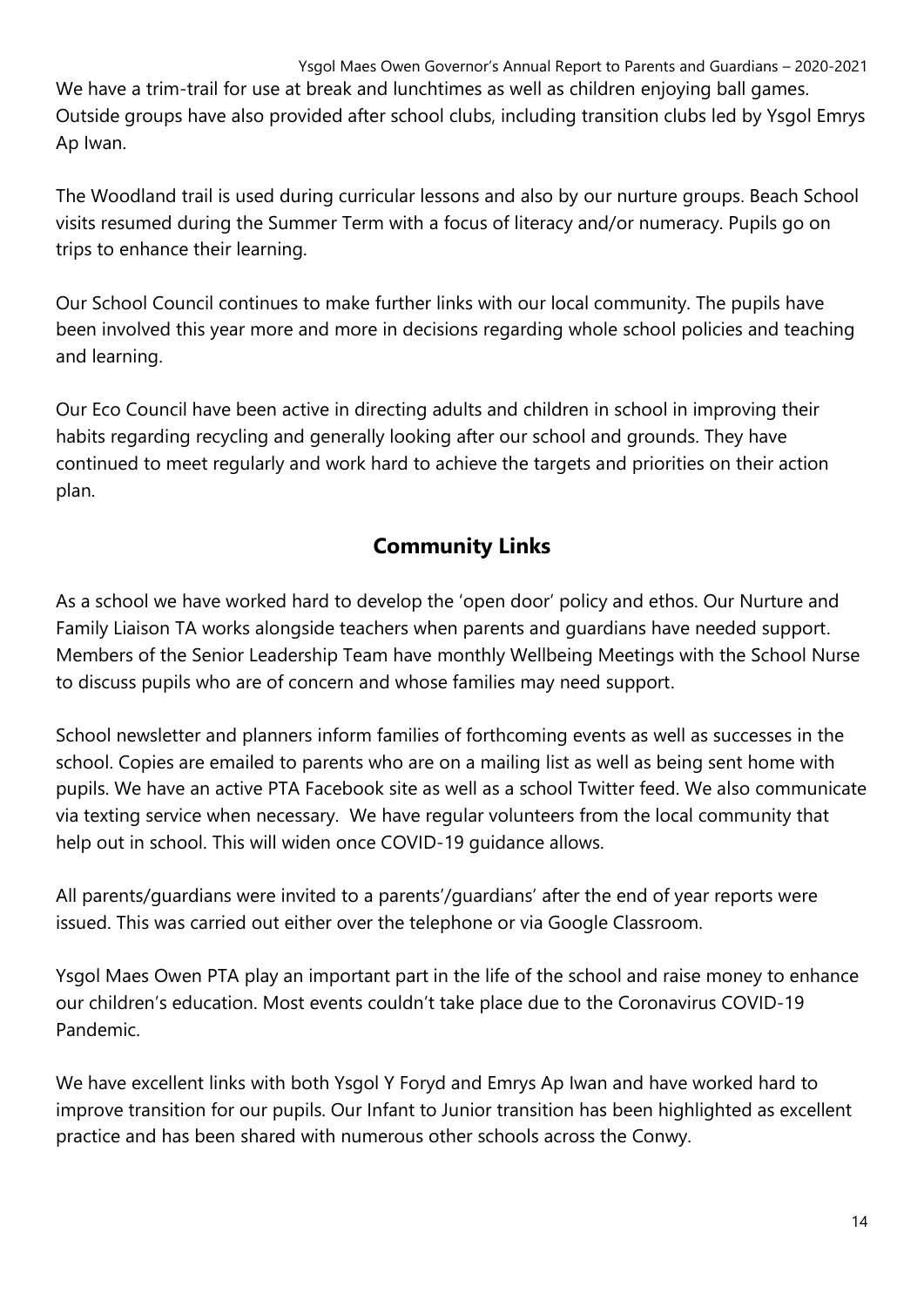The majority of our face-to-face links and visits haven't been able to go ahead this year due to COVID-19 restrictions.

## **Destination of School Leavers**

Pupils enjoyed a smooth transition to Emrys Ap Iwan this academic year. Teachers and Year Group Leaders from Emrys Ap Iwan came to Maes Owen to work with Year 5 and 6 throughout the year where possible and also virtually via Teams. Pupils also attended the high school for one day in the Summer Term. Our full Transition systems will resume as soon as COVID-19 guidance resumes.

All 57 pupils in Year 6 last year made a successful transition to their chosen high school. 47 transferred to Ysgol Emrys Ap Iwan, 7 transferred to Rhyl High School, 1 to Ysgol Bryn Elian, 1 to Ysgol Eirias and 1 learner to Ysgol Glan Clwyd.

| <b>Autumn Term 2021</b>             |                                                                                                                |
|-------------------------------------|----------------------------------------------------------------------------------------------------------------|
| <b>Staff Training Days</b>          | <b>Wednesday 1st September</b><br>Friday 22 <sup>nd</sup> October<br><b>Wednesday 22<sup>nd</sup> December</b> |
| Beginning of term for learners      | FROM THURSDAY 2 <sup>ND</sup> SEPTEMBER<br>2021                                                                |
| Half term closes for learners       | THURSDAY <sup>21ST</sup> OCTOBER 2021                                                                          |
| Return after half term for learners | MONDAY 1ST NOVEMBER 2021                                                                                       |
| End of term for learners            | TUESDAY 21st DECEMBER 2021                                                                                     |

## **Term Dates for 2021-2022**

| <b>Spring Term 2022</b>        |                                                                    |
|--------------------------------|--------------------------------------------------------------------|
| <b>Staff Training Day</b>      | Thursday 6 <sup>TH</sup> January<br>Friday 7 <sup>th</sup> January |
| Beginning of term for learners | MONDAY 10TH JANUARY 2022                                           |
| Half term close for learners   | FRIDAY 18TH FEBRUARY 2022                                          |
| Return after half term         | MONDAY 28th FEBRUARY 2022                                          |
| End of term                    | FRIDAY 8th APRIL 2022                                              |

| <b>Summer Term 2022</b>        |                         |  |
|--------------------------------|-------------------------|--|
| <b>Staff Training Day</b>      | MONDAY 25TH APRIL 202   |  |
| Beginning of term for learners | TUESDAY 26TH APRIL 2022 |  |